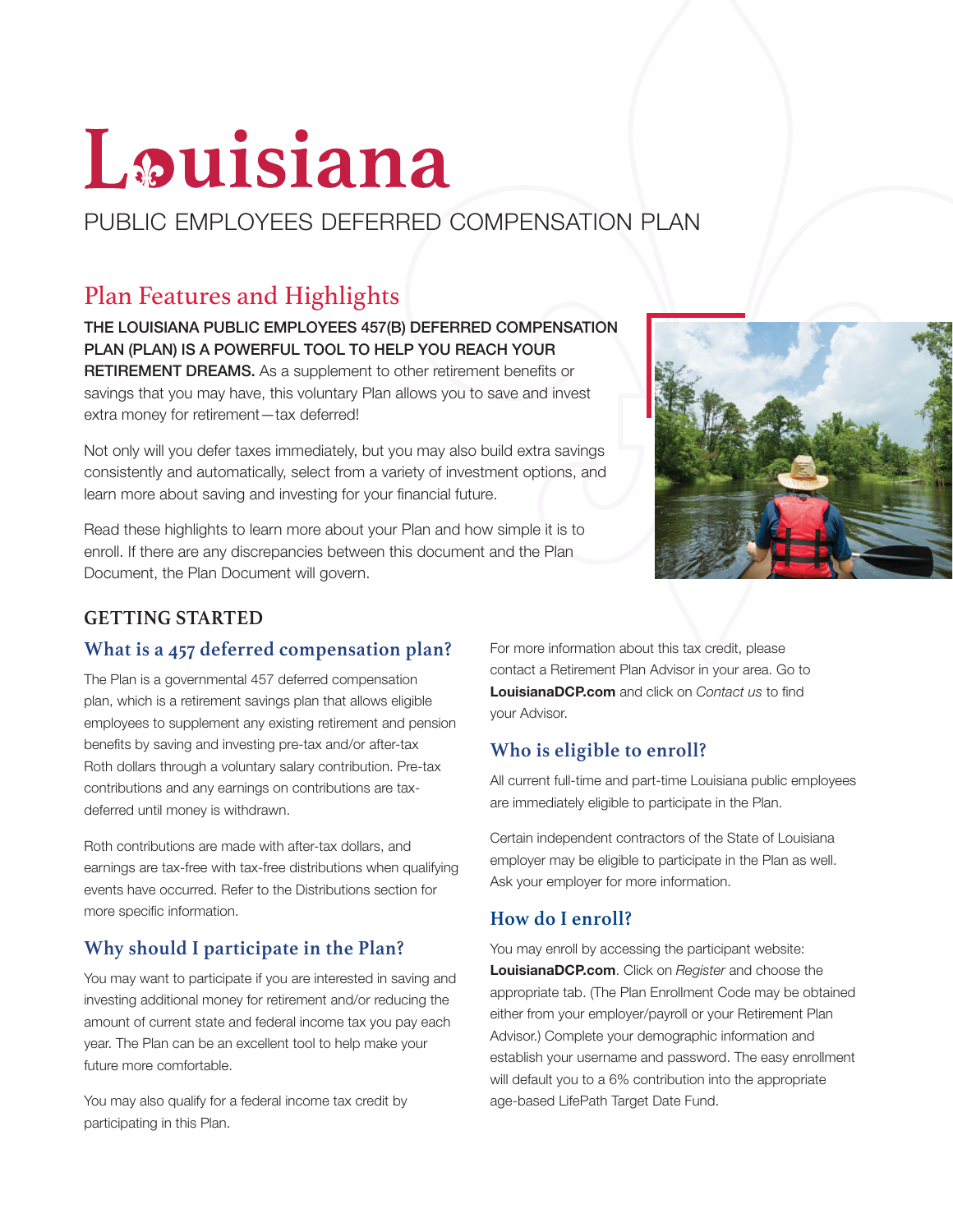

#### **What types of contributions can I make?**

#### Traditional 457

- Contributions are made with pre-tax dollars.
- Any potential earnings on your contributions grow tax-free, and your distribution is taxable.
- Participation lowers your current taxable income because you postpone paying taxes on contributions to the Plan.

#### Roth 457

- Contributions are made with after-tax dollars.
- Any Roth money, including contributions and potential earnings, will grow tax-free in your account.
- Your distribution is income tax-free if you are at least 591/2 and eligible for a distribution from your Plan, and you withdraw your Roth contributions and any earnings after holding the account for at least five tax years.
- Participation does not change your current taxable income.

If the Roth option is right for you, make the appropriate changes to your account by completing a Salary Deferral Agreement form. If you are a LA Gov HCM employee, you may make changes via LouisianaDCP.com or the voice response system at (800) 937-7604.

#### **What are the contribution limits?**

In 2020, the maximum contribution amount is 100% of your includible compensation or \$19,500, whichever is less. The maximum may be indexed in \$500 increments after 2020. If you utilize both the traditional and Roth 457 contributions together, they must not exceed the annual total contribution limit.

Participants in the Plan have two different opportunities to catch up and contribute more during the final years of their career. The Special Catch-up allows participants in the three calendar years prior to normal retirement age to contribute more to the Plan (up to double the annual contribution limit—\$39,000 in 2020). The additional amount that you may be able to contribute under the Special Catch-up option will depend upon the amounts that you were eligible to contribute in previous years but did not.

Also, participants turning age 50 or older in 2020 may contribute an additional \$6,500. You may not use the Special Catch-up provision and the Age 50+ Catch-up provision in the same calendar year. Please call (800) 937-7604 for assistance with the Special Catch-up if you think you qualify.

#### **What are my investment options?**

A lineup of core investment options is available through your Plan. Investment option information is available through the website at LouisianaDCP.com and the voice response system toll free at (800) 937-7604. The website and voice response system are available to you 24 hours a day, seven days a week.

If you enroll for the first time but don't choose any investment options, you will be defaulted into a BlackRock LifePath Fund1 based on your potential retirement year. To find a complete listing of the LifePath Funds, visit LouisianaDCP.com, then click on *Investment information*, then *Fund fact sheets*. Look for the funds listed under *Asset Allocation*. Target date funds are a diversified mix of underlying funds whose asset allocations change over time to become more conservative as the target date nears.

The investments in the target date funds will gradually shift from more aggressive to more conservative as the target date approaches. The funds are designed to provide an age-appropriate mix of long-term appreciation and capital preservation and are adjusted based on the number of years left until the funds' target dates.

The funds provide a professionally allocated mix from your first days in the Plan all the way through retirement.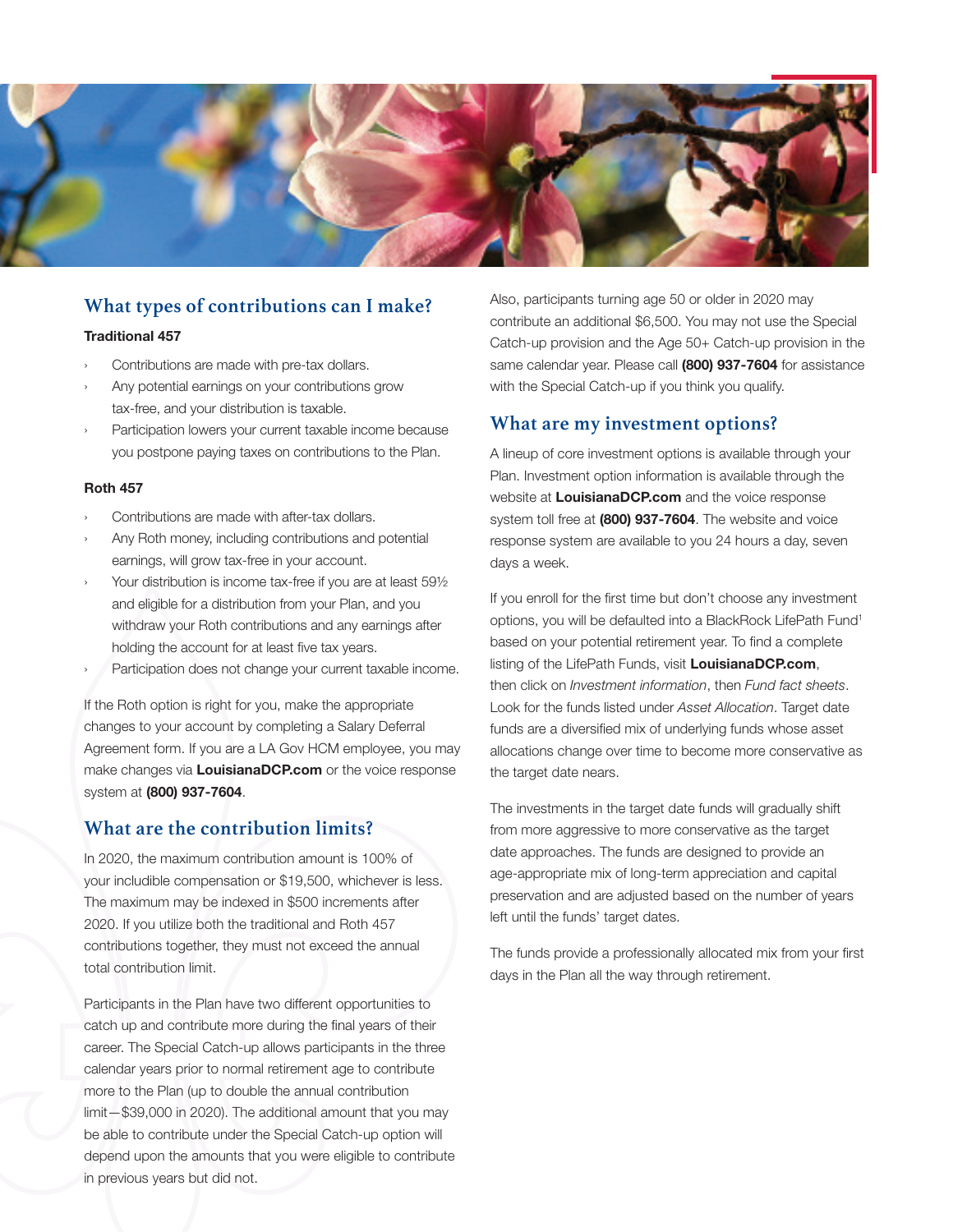This slow transition of a fund's asset allocation from more aggressive investments to more conservative investments is often referred to as the fund's glide path. The date in a target date fund represents an approximate date when an investor would expect to retire. The principal value of a fund is not guaranteed at any time, including at the target date.



FOR ILLUSTRATIVE PURPOSES ONLY. Intended to illustrate possible investment portfolio allocations that represent an investment strategy based on risk and return. This is not intended as financial planning or investment advice.

*Carefully consider the investment option's objectives, risks, fees and expenses. Contact us for a prospectus, summary prospectus or disclosure document containing this information. Read each carefully before investing. For prospectuses related to investments in your Self-Directed Brokerage Account (SDBA), contact TD Ameritrade at (866) 766-4015. Read prospectuses carefully before investing.*

#### **Self-directed brokerage**

In addition to the core investment options, a self-directed brokerage account (SDBA) is available through TD Ameritrade. The SDBA allows you to select from numerous mutual funds for an additional annual administrative fee of \$60 per person, deducted from your account at \$15 quarterly (plus any additional trading and transaction fees).

You are required to maintain a minimum balance in your core account of \$2,500.

The SDBA is intended for knowledgeable investors who acknowledge and understand the risks associated with the investments contained in the SDBA.

SDBAs are not monitored by the Commission or investment consultant to the Plan. You will receive a separate statement of your holdings and activity from TD Ameritrade.

Call TD Ameritrade at (866) 766-4015 for more information.

## **MANAGING YOUR ACCOUNT**

#### **How do I keep track of my account?**

You may access your account anytime by logging in to LouisianaDCP.com or calling the voice response system at (800) 937-7604. Quarterly statements from Empower Retirement are available on the website.

#### **How do I make contribution and investment option changes?**

Use your username and passcode to access the website, or you can use your Social Security number and passcode to access the voice response system. You may make contribution changes, move all or a portion of your existing balances among investment options, and change how your payroll contributions are invested by logging in to the website or calling (800) 937-7604.

## **ROLLOVERS**

## **May I roll over my account from my former employer's plan?**

Yes. However, only approved balances from an eligible governmental 457(b), 401(k), 403(b) or 401(a) plan or an individual retirement account (IRA) may be rolled over to the Plan.<sup>2</sup>

#### **May I roll over my account if I leave employment with my current employer?**

If you sever employment with your current employer, you may roll over your account balance to another eligible governmental 457(b), 401(k), 403(b) or 401(a) plan if your new employer's plan accepts such rollovers. You may also roll over your account balance to an IRA. No taxes will be withheld from your transfer amount.

Please keep in mind that if you roll over your Plan balance to a 401(k), 403(b) or 401(a) plan or IRA, distributions taken before age 59½ may also be subject to the 10% early withdrawal federal tax penalty. Please contact your Empower Retirement representative for more information.

As with any financial decision, you are encouraged to discuss moving money between accounts, including rollovers, with your Retirement Plan Advisor and to consider costs, risks, investment options and limitations prior to investing.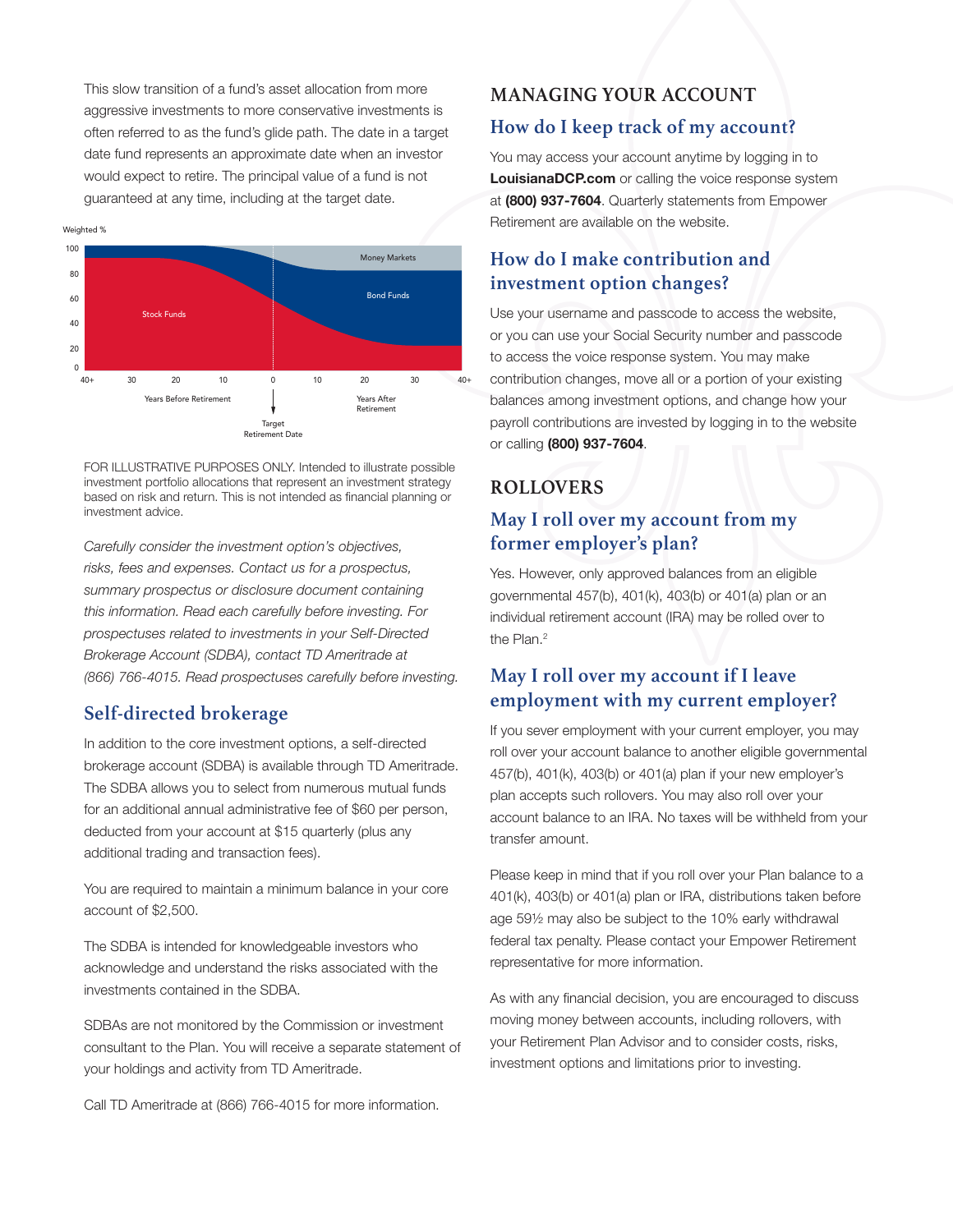#### **VESTING**

#### **When am I vested in the Plan?**

Vesting refers to the percentage of your account you are entitled to receive from the Plan upon the occurrence of a distributable event. Your contributions to the Plan (including rollovers from previous employers) and any earnings they generate are always 100% vested.

#### **DISTRIBUTIONS**

#### **When can I receive a distribution from my account?**

If you have separated from service for at least 30 days and have a qualifying distributable event, you are eligible for a distribution.

Such events are as follows:

- **Retirement**
- Unforeseeable emergency
- Severance of employment (as defined by Internal Revenue Code provisions)
- Attainment of age 701/2
- Death (your beneficiary receives your benefits)
- In-service transfer to purchase service credit
- In-service de minimis

Each pre-tax distribution is subject to ordinary income tax except for an in-service transfer to purchase service credit.

Each Roth 457 distribution is income tax-free if you are at least 59½ and eligible for a distribution from your Plan, and you withdraw your Roth contributions and any earnings after holding the account for at least five tax years. It does not change your current taxable income.

#### **No early withdrawal penalties**

Early distribution penalties do not apply to 457(b) deferred compensation plans for eligible withdrawals of 457 pre-tax money. Any withdrawals will be taxed as ordinary income and will be subject to a 20% mandatory withholding. The withdrawals are also subject to state income tax.

#### **What are my distribution options?**

- 1. Leave the value of your account in the Plan.
- 2. Set up payment(s) in one of the following forms:
- Periodic payments
- Partial lump sum
- Lump sum
- 3. Roll over your account balance to an eligible governmental 457(b), 401(k), 403(b) or 401(a) plan or to an IRA.

#### **What happens to my account when I die?**

Your designated beneficiary(ies) will receive the remaining value of your account, if any. Your beneficiary(ies) must contact the Plan administrator to request a distribution.

#### **FEES**

#### **Are there any fees to participate in the Plan?**

The Plan will assess an administrative fee, based on the schedule outlined below, which will be assessed quarterly and will be disclosed on the *Activity* section of your quarterly statement and in *Transaction history* on the participant website, **LouisianaDCP.com**, upon login.

The administrative fee structure is tiered based on account balance and is as follows:

- Participants will pay a \$2.50 quarterly flat fee on the first \$5,000 of their balance or \$10 annually.
- Participants will pay an 0.20% annual fee (0.05%) quarterly) on the next balance amount of \$5,000.01 to \$50,000.
- There is no fee on balances at \$50,000,01 and above.

#### EXAMPLES

#### For a \$10,000 balance:

Total fee is \$5 quarterly/\$20 annually

- \$2.50 quarterly flat fee for first \$5,000
- 0.05% for the remaining \$5,000 balance or \$2 quarterly (\$5,000 x 0.0005 = \$2.50)
- › \$2.50+\$2.50= \$5 quarterly

#### For a \$100,000 balance:

Total fee is \$25 quarterly/\$100 annually

- \$2.50 quarterly flat fee for first \$5,000
- 0.05% for the remaining \$45,000 balance or \$22.50 quarterly (\$45,000 x  $0.0005 = $22.50$ )
- No fees for the remaining \$50,000.01 balance
- \$2.50+\$22.50= \$25 quarterly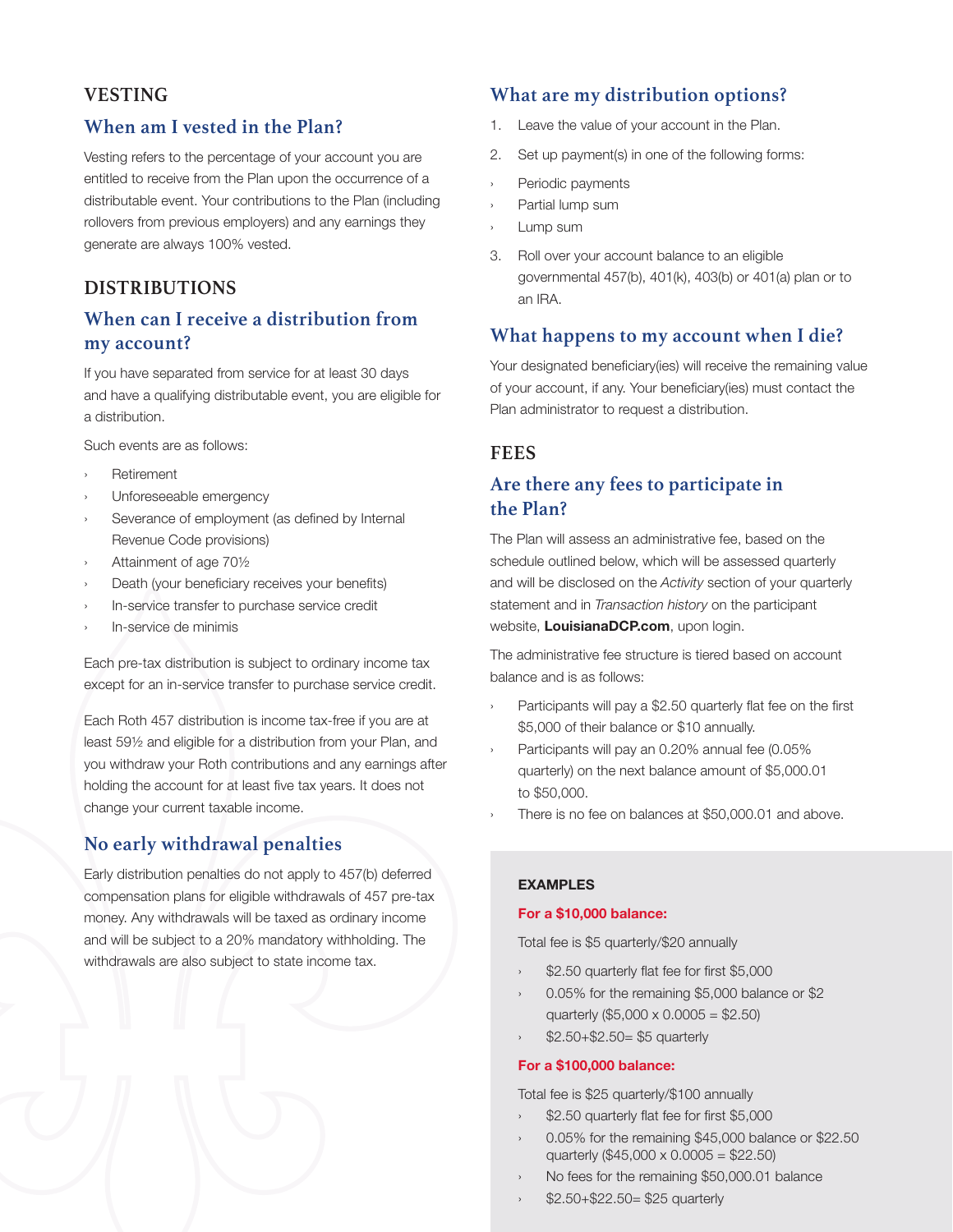#### **Are there any fees for the investment options?**

All loads (sales charges) on purchase transactions are waived on core investment options within the Plan.

Each investment option has an expense ratio that varies by investment option. These fees are deducted by each investment option's management company before the daily price or performance is calculated. Fees pay for investment management expenses, fund operating expenses and revenue sharing.

To view these fees, go to **LouisianaDCP.com**, click on *Investment information*, then *Fund fact sheets* to download each fund fact sheet. For example, a \$5,000 balance in a fund with a 0.96% expense ratio would be assessed a fee of \$12 per quarter. This implicit fee is built into or included in the share price of the investment option.

Funds may impose redemption fees on certain transfers, redemptions or exchanges. Asset allocation funds may be subject to a fund operating expense at the fund level as well as the prorated fund operating expenses of each underlying fund in which they invest. For more information on all applicable fees, please refer to the fund prospectus. Prospectuses are also available under *Investment information* at LouisianaDCP.com.

#### **Are there any distribution fees?**

There are currently no distribution fees for the Plan.

#### **LOANS**

#### **May I take a loan from my account?**

Your Plan allows you to borrow the lesser of \$50,000 or 50% of your total account balance. The minimum loan amount is \$1,000, and you have up to five years to repay your loan up to 15 years if the money is used to purchase your primary residence.

Participants may have a maximum of one outstanding loan at any time. There is a \$50 origination fee for each loan, plus an ongoing quarterly maintenance fee of \$6.25. The loan origination fee is deducted from the principal balance of the loan proceeds. All loan payments are payroll deducted. If your employer opts out of this process, you will not be eligible for a loan.

The quarterly maintenance fee is assessed against your remaining account balance. The interest rate for the loan is 2% over the prime rate as published in *The Wall Street*  *Journal* on the first business day of the month before the loan is originated. For more information on loans, contact the Louisiana Deferred Compensation Plan at (800) 937-7604.

*Important note: In the event you pay off a loan, there is a 30-day waiting period before another loan request can be processed.*

#### **TAXES**

#### **How does my participation in the Plan affect my taxes?**

Pre-tax: Because traditional pre-tax 457 contributions are taken out of your paycheck before taxes are calculated, you generally pay less in current income tax.

You do not report any current earnings or losses on your account on your current income tax return either. Your account is tax deferred until you withdraw money, which is usually during retirement.

Distributions from the Plan are taxable as ordinary income during the years in which they are distributed or made available to you or your beneficiary(ies).

**Roth:** Your distribution is tax-free income if you are at least 59½ and eligible for a distribution from your Plan, and you withdraw your Roth contributions and any earnings after holding the account for at least five tax years. It does not change your current taxable income.

#### **INVESTMENT ASSISTANCE**

#### **How can I get help with my investment decisions?**

The State of Louisiana cannot give investment advice. However, your Retirement Plan Advisor with Empower can provide investment advice. Upon request, a Retirement Readiness Review will be conducted to assist you with your investment choices, contributions amount, retirement age and Spend-Down Advice. This is a very valuable service to help you understand how to make this Plan work for you.